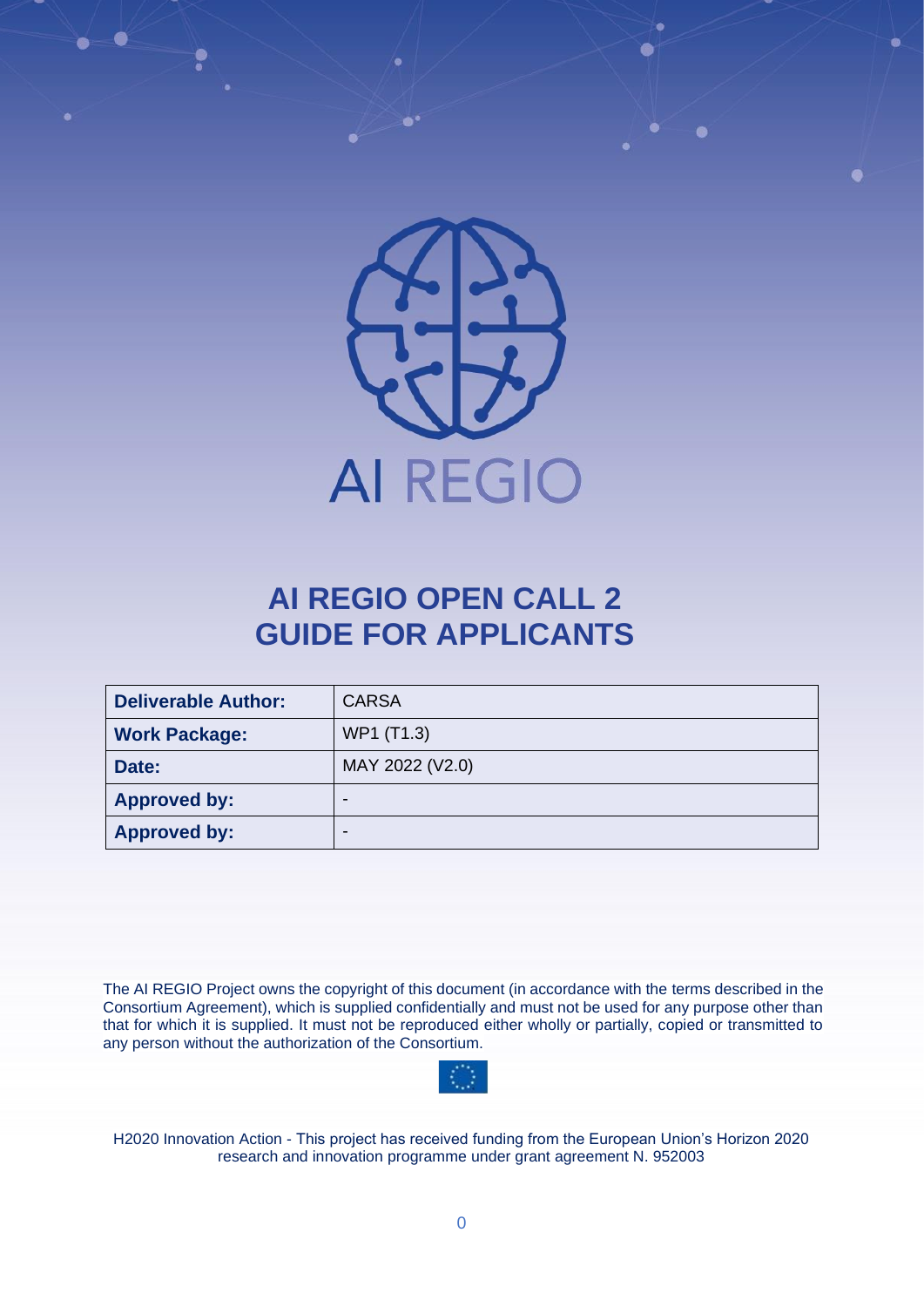



### **Contents**

| $\mathbf{1}$   |     |       |  |  |
|----------------|-----|-------|--|--|
| $\overline{2}$ |     |       |  |  |
| 3              |     |       |  |  |
|                | 3.1 |       |  |  |
|                | 3.2 |       |  |  |
|                | 3.3 |       |  |  |
|                | 3.4 |       |  |  |
| $\overline{4}$ |     |       |  |  |
|                | 4.1 |       |  |  |
|                | 4.2 |       |  |  |
|                | 4.3 |       |  |  |
|                | 4.4 |       |  |  |
|                | 4.5 |       |  |  |
|                | 4.6 |       |  |  |
|                | 4.7 |       |  |  |
| 5              |     |       |  |  |
|                | 5.1 |       |  |  |
|                | 5.2 |       |  |  |
|                | 5.3 |       |  |  |
|                | 5.4 |       |  |  |
|                |     | 5.4.1 |  |  |
|                |     | 5.4.2 |  |  |
|                |     | 5.4.3 |  |  |
|                |     | 5.4.4 |  |  |
| 6              |     |       |  |  |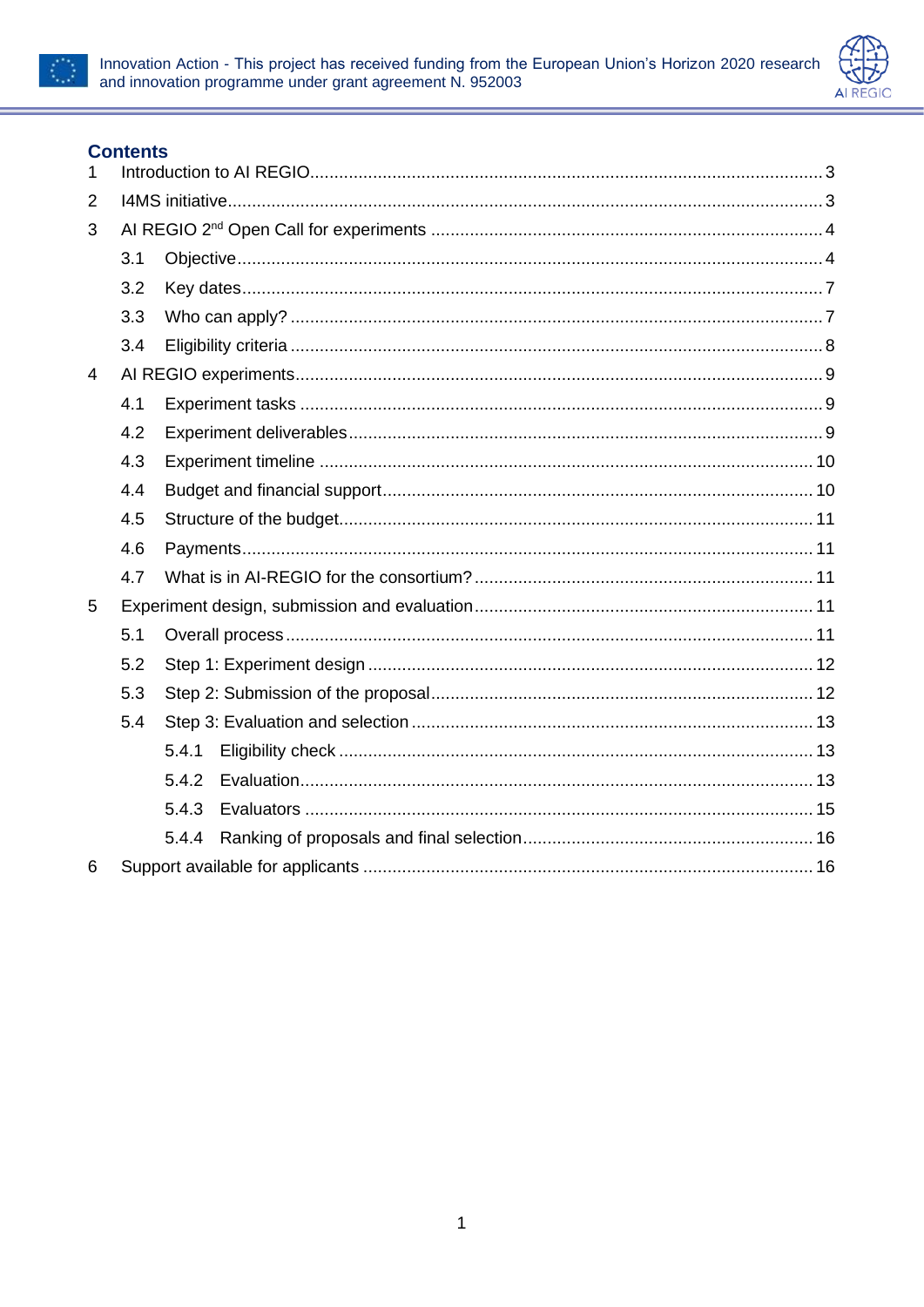



### **Figures**

| <b>Tables</b> |  |
|---------------|--|
|               |  |
|               |  |
|               |  |
|               |  |
|               |  |
|               |  |
|               |  |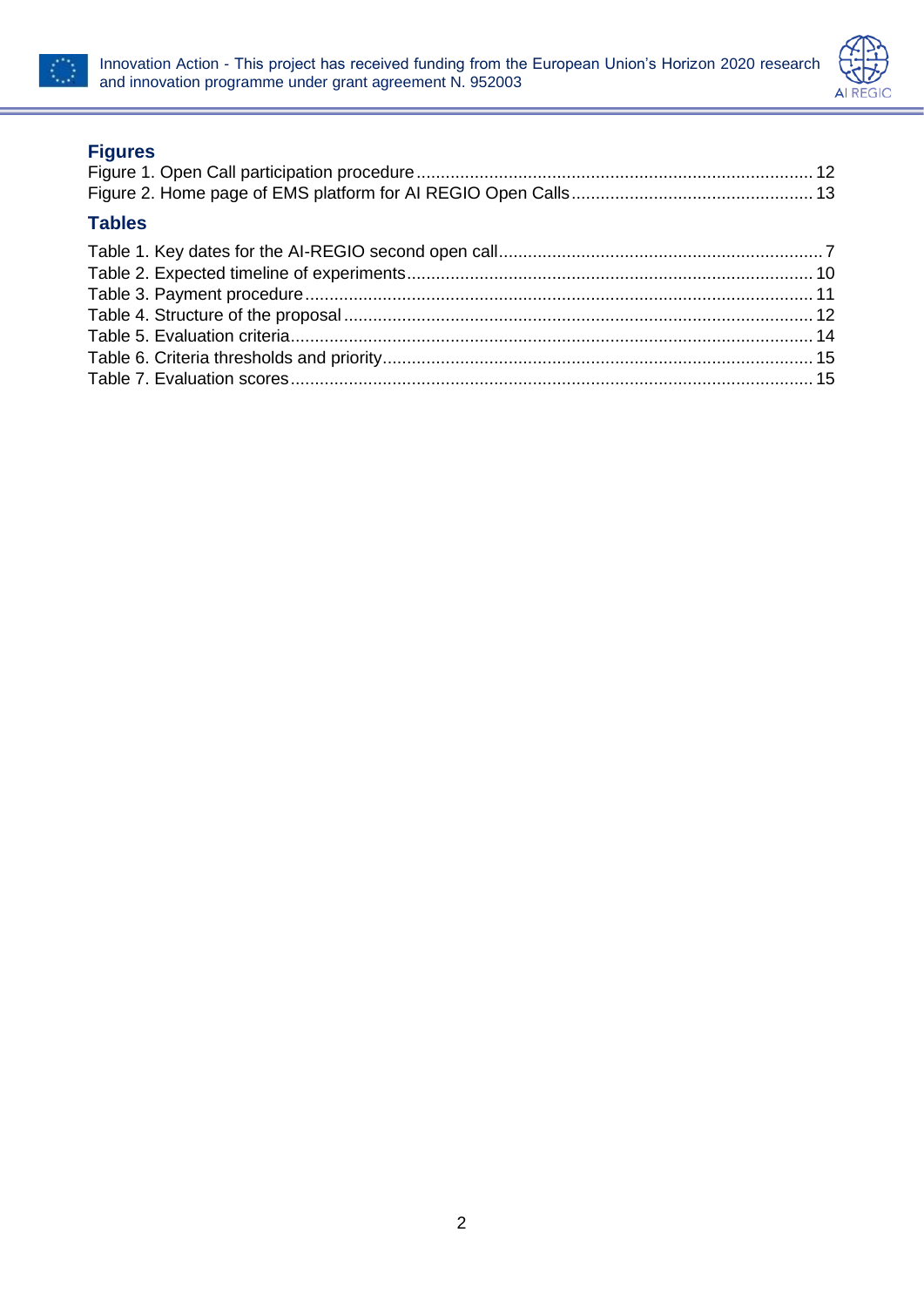

# <span id="page-3-0"></span>1 Introduction to AI REGIO

The AI REGIO "Regions and Digital Innovation Hubs alliance for AI-driven digital transformation of European Manufacturing SMEs", aims to build a one-stop-shop platform that enables access to resources for AI-based solutions in efficient and sustainable manufacturing, with particular emphasis on resources that can lower the AI adoption barriers for SMEs.

The AI REGIO innovation action aims to consolidate the collaboration in the pan-European network of Digital Innovation Hubs (DIHs) by enhancing the offering of regional DIHs to manufacturing SMEs on three levels:

### **1. POLICY IMPACT: Better coordination of regional smart specialisation strategies:**

AI REGIO will foster closer cooperation across European regions, EU and non-EU countries to make sure innovations can scale to European and global marketplaces, building up on the Four Motors for Europe movement and the I4MS Community and Innovation Collaboration platform.

#### **2. TECHNOLOGICAL IMPACT: Enhancing knowledge transfer across the network of DIHs:**

AI REGIO will build on Digital Manufacturing Platforms from previous EU-funded projects such as BEinCPPS, MIDIH, L4MS and AI4EU and help to integrate these into Digital Innovation Hubs offerings. These Digital Manufacturing Platforms will in turn benefit from present Digital Innovation Hubs services regarding their business and social impact challenges. Present AI-enabled technological assets will further be extended.

### **3. BUSINESS IMPACT: Upgrade the offering of DIHs by AI-driven applications:**

DIHs and SMEs participating in AI REGIO will jointly conduct 30 AI-driven regional application experiments focused on the adoption of AI technologies by SMEs, considering skills development, as well as privacy and sovereignty preservation.

In this line, Open Calls in AI REGIO aim at further expanding and extending the impact to other European regions and focus on the adoption of AI applications to the business operations of SMEs. This way, a total number of **16 innovative AI experiments in manufacturing** (8+8) are going to become digital game changers for Europe and its regions.

The present Guide for Applicants provides detailed information on the AI REGIO open call and how to apply.

## <span id="page-3-1"></span>2 I4MS initiative

AI REGIO is an Innovation Action project co-funded by the Horizon 2020 Framework Programme of the European Union. AI REGIO project is part of the ICT Innovation for Manufacturing SMEs (I4MS) initiative. More information on the I4MS initiative is available on the website: [https://i4ms.eu/.](https://i4ms.eu/)

I4MS is a European initiative supporting manufacturing SMEs and mid-caps in the widespread use of information and communication technologies (ICT) in their business operations.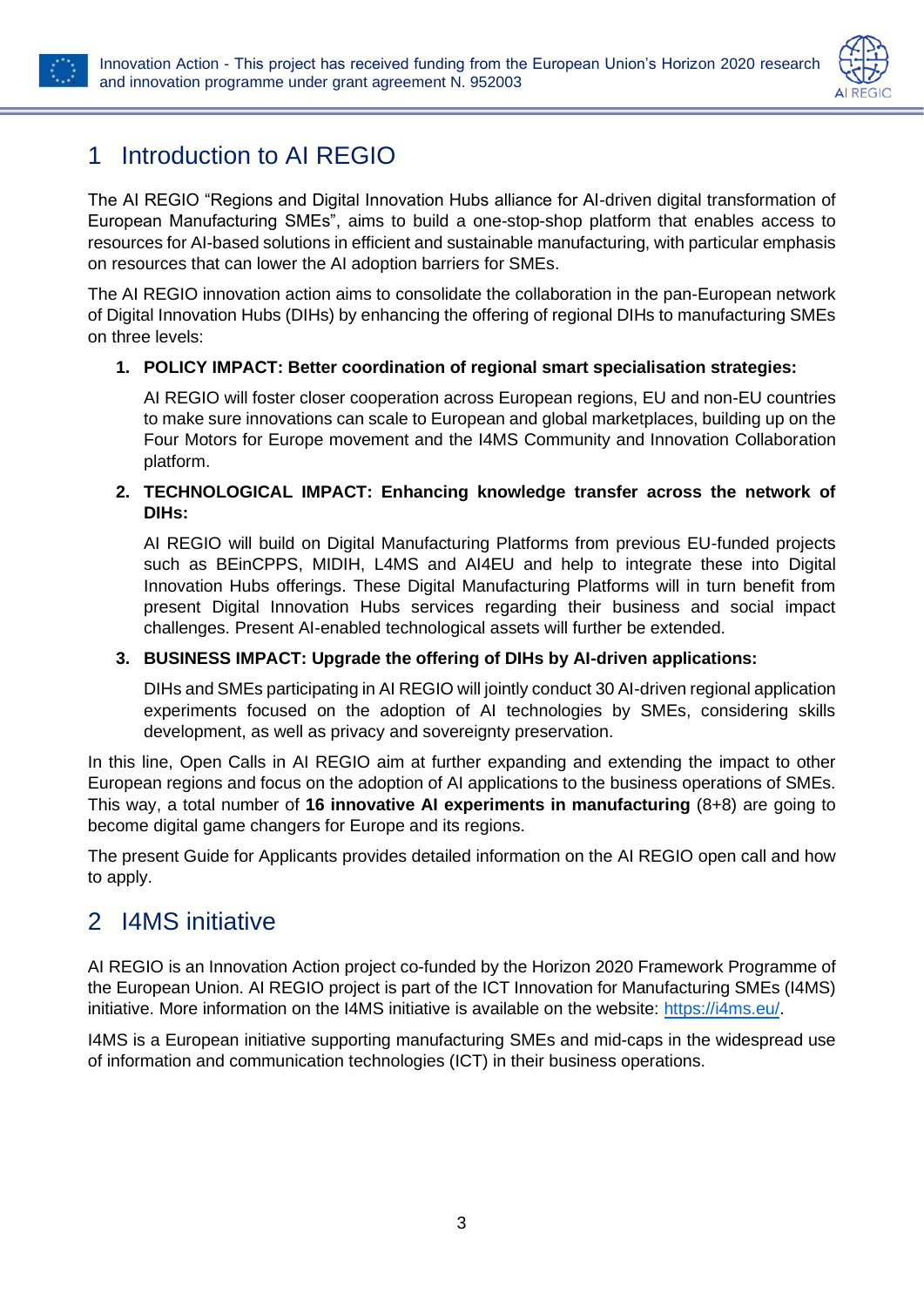



# <span id="page-4-0"></span>3 AI REGIO 2<sup>nd</sup> Open Call for experiments

This section presents the objective of the call, who can apply and the eligibility criteria.

### <span id="page-4-1"></span>3.1 Objective

The objective for the second open call of AI REGIO project is to select up to 17 **SME-driven experiments:**

- **10 Type A experiments:** Single participant (SME) projects, applicable to TOPIC-1 and TOPIC-2
- **7 Type B experiments:** Mini-consortia (SME + DIH + optional third partner), applicable to TOPIC-1, TOPIC-2 and TOPIC-3 (all the TOPICS)

These experiments will complement AI REGIO in the extension of the current portfolio of "AI for Manufacturing" solutions; extending the domains of the AI REGIO Champions<sup>1</sup>; and benefiting directly SMEs in underrepresented regions, with the perspective to join VANGUARD Initiative<sup>2</sup>.

We expect three topics to be covered by experiments.

#### **Technological topics:**

#### **TOPIC-1. Manufacturing Data Spaces and Data4AI pipelines**

**Manufacturing Data Spaces** (MDS) are complex artefacts aiming at developing a soft data infrastructure for the full adoption of Data Economy by the Manufacturing Industry. MDSs embed high value FAIR Data Sets, open Industrial Data Platforms and adaptable Business and Governance Models. In an MDS, **Data Sets** have to be described by metadata so that they can be Findable, Accessible, Interoperable and Reusable; this includes the adoption of open standards and domain specific ontologies. Finally, Data Sets need to play a relevant economic Value for the enterprise and bring Volume, Velocity, Variety and Veracity characteristics. MDS **Industrial Data Platforms** materialise Data Capturing, Data Quality, Data Storing, Data Analytics, Data Visualisation, Data Sharing and are best implemented by open and adaptable end-to-end data service pipelines (such as for instance [Apache](https://streampipes.apache.org/)  [Streampipes](https://streampipes.apache.org/) for Industrial IOT data). MDS **Business and Governance** rules aim to define and implement machine-readable models to drive new business models (e.g. Manufacturing as a Service) and technological enforcement of B2B trusted relationships, like those implemented by [IDSA Data Sovereignty.](https://internationaldataspaces.org/why/data-spaces/) In the Digital Europe Programme perspective, the European Commission has recently organised several workshops with the aim to define the design principles of embryonic Data Spaces in Manufacturing. In the AI REGIO perspective, MDSs are Data4AI pipelines to feed advanced AI4Manufacturing applications, such as monitoring and events detection, planning & optimisation, forecasting and prediction, new knowledge discovery and recommendation systems.

The main goal of **TOPIC-1 proposals** is to build embryonic **Data Spaces for Manufacturing**, while showing the benefits of enhancing the value of the manufacturing data (e.g. Industrial IOT data integrated with other data sources), before they are used in advanced AI

<sup>1</sup> Experiments conducted along the whole duration of the project and strongly linked to DIHs and the regional smart specialization **strategies** 

Vanguard Initiative: <https://www.s3vanguardinitiative.eu/>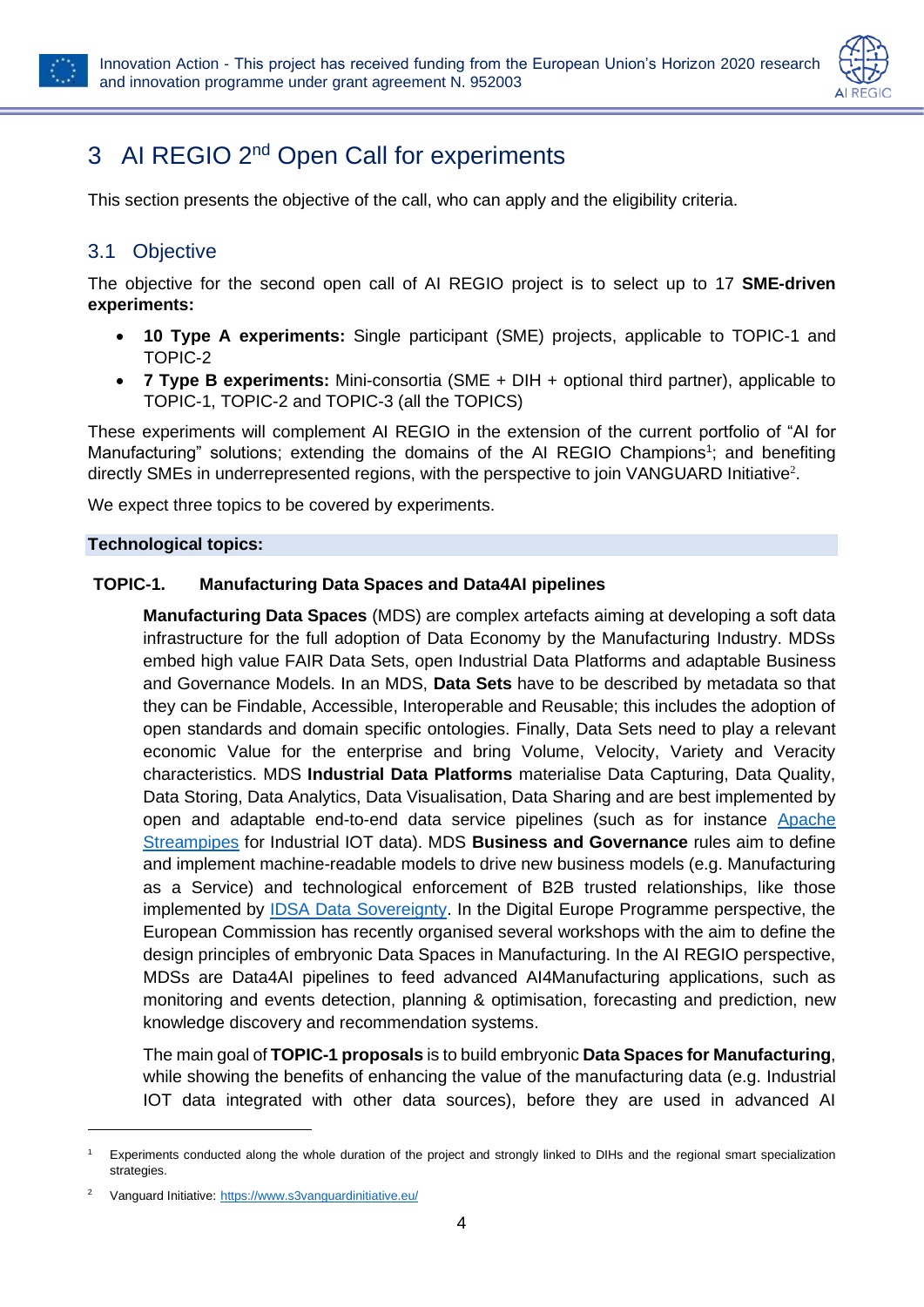



applications. Data originating from different data sources (processes, assets) have different values for further analyses and are characterised by heterogeneous quality levels, so that a flexible and configurable Data Quality pipeline is needed. AI REGIO defines a high-level architecture for Data4AI applications and recommends the usage of end-to-end Data Pipelines. Proposals in this topic shall provide end-to-end business scenarios, reflecting real industry challenges and defining and measuring realistic data-driven business KPIs. In this perspective, it is expected that the application experiments provide their own datasets and the commitment of Manufacturing SMEs to define and measure the business benefits from Data4AI applications.

*Available technical documentation for applicants:*

• Implementing AI REGIO DATA4AI end-to-end PIPELINES with Apache Streampipes.

#### **TOPIC-2. AI for Manufacturing Applications and AI-on-demand Platform contributions**

AI for Manufacturing Applications is a topic that embraces several areas such as Smart Manufacturing, Intelligent Product Service Systems, Agile and Dynamic Value Chains, Industry 5.0 and Human-AI interaction.

AI-based Manufacturing Edge Applications are extending Industry 4.0 Cyber Physical Production Systems functions (sensing monitoring control act) to more intelligent, flexible and interactive behaviours. They are either embedded in the hardware (e.g. robotic or automation systems) or operating in far edge real time architectures and infrastructures.

AI-based Manufacturing Cloud Applications enable the processing and interpretation of big volumes of data from the production floor and other distributed data sources to spot patterns, analyse and predict process/user behaviours, detect anomalies in production/business processes in real-time, or add intelligence to digital solutions, and more.

Automatically detecting, or even predicting future phenomena, when the expected conditions/behaviours change allows to maximize the production efficiency and enables several smart processes in our factories (e.g. predictive maintenance of assets, optimized planning and logistic schedules, smart interactions among workforce and supporting systems), alerting the production teams before faulty products and processes will happen. Using AI technology, data can be analysed even in real time and integrated in order to extract more knowledge, optimizing the quality of the production processes and maximizing several business KPIs in production.

Moreover, leveraging on the above-mentioned considerations, the AI REGIO wave 2 application experiments are expected to contribute to the Europe's **[AI-on-demand Platform](https://www.ai4europe.eu/)** as a pan-EU one-stop-shop for AI knowledge, technology, tools, services and experts. The platform acts as a facilitator of knowledge transfer from research to multiple business domains, manufacturing among them.

The main goal of **TOPIC-2 proposals** is to develop **advanced AI applications for Manufacturing** Products, Processes. Value Chains, which could enrich the AI on demand platform in one or both of the following aspects:

- AI Assets, Case Studies in the Manufacturing Vertical of the AI4Europe Portal: <https://www.ai4europe.eu/business-and-industry/manufacturing>
- AI Experiments and resources Marketplace of the AI4Europe ACUMOS-based experimental facility: <https://aiexp.ai4europe.eu/> .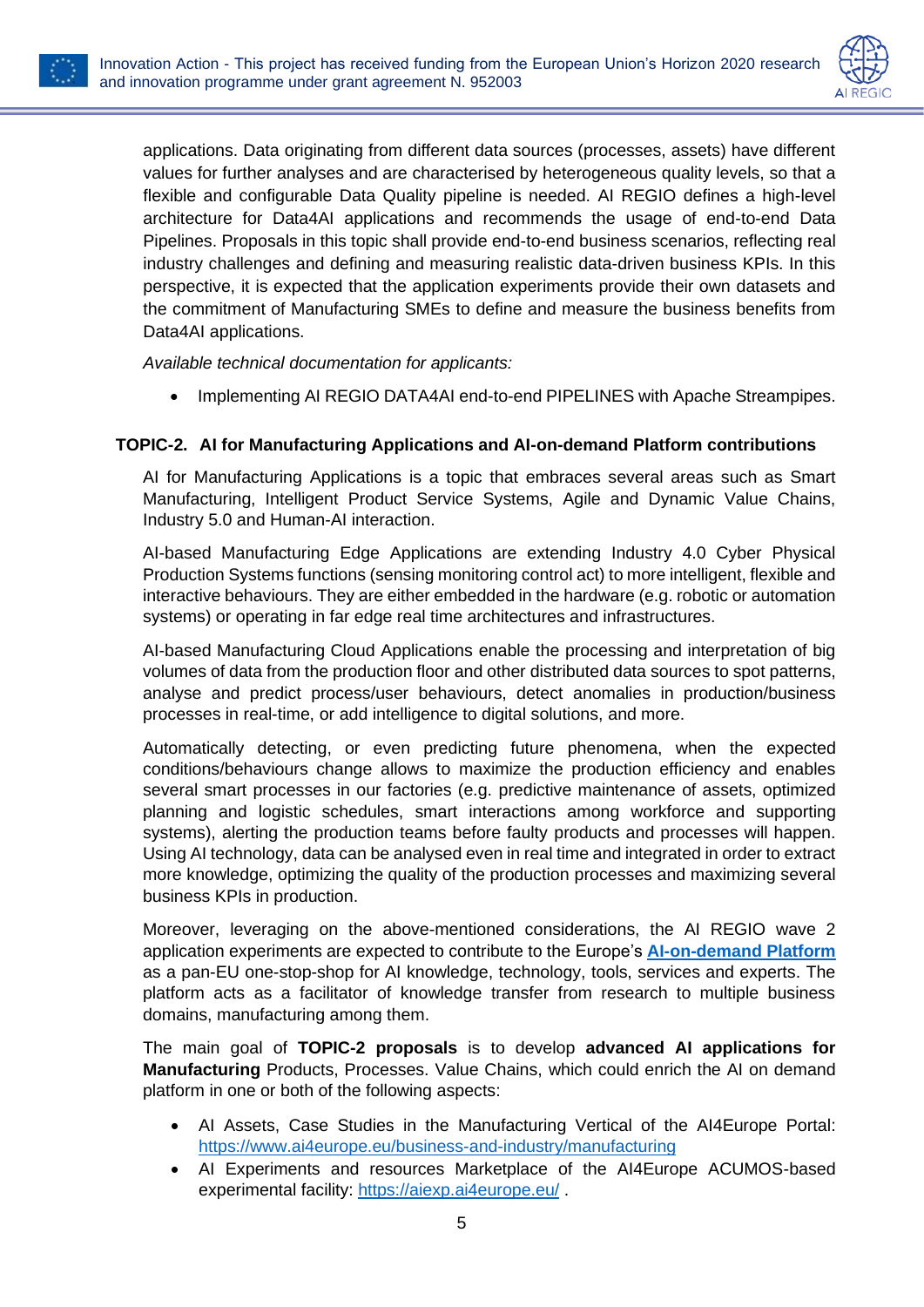



*Available technical documentation for applicants:*

- AI for Manufacturing Toolkit v1.0 (not final version, working document)
- AI4Europe and Experimental facility available at<https://github.com/ai4eu/tutorials>

### **TOPIC-3. AI Didactic Factories for Manufacturing and TERESA Experimentations**

**The AI REGIO Network of Didactic Factories (DFs)** aims at building an ecosystem of experimental facilities which could combine the Skills Development aspects of Learning / Teaching Factories with the hands-on "test before invest" Technology Piloting aspects of European Digital Innovation Hubs and AI TEF for Manufacturing calls in the Digital Europe Programme. In synthesis, one AI REGIO DF is:

*An open testing and experimentation facility which extends the services of a Learning Factory towards the materialization of the EDIH "test before invest" pillar. By providing access to technical expertise and experimentation as well as the possibility to "test before invest", A Didactic Factory, like an EDIH, helps companies innovating their business or production.* 

In the first phase of AI REGIO a network of 11 DF champions have been identified. Abd available in the [https://airegio-portal.eu/.](https://airegio-portal.eu/)

AI REGIO DFs are sharing the same methodology for describing their own service offering (DR BEST Data Remotisation Business Ecosystem Skills Technology services) especially for what concerns the R Remotisation dimension.

In fact, AI REGIO DFs are expected to provide remote access to advanced services for Manufacturing Industrial Assets Data Spaces (e.g. Real time Industrial Datasets, Assets Administration Shell Data Models, Open Data Repositories and Assets Data Marketplace); ICT as a Service applications (Infrastructure Platform and Software as a Service such as optimization and forecast algorithms), Digital Twins (FEM/CFD/FSI simulations, discrete event simulations, ambient virtualization) and Assets Teleoperations (with or without local operators and avatars).

Finally, in the AI REGIO DF network, TERESA (TEchnology REgulatory SAndboxes) could be operated with the aim to experiment ethical Human-AI interaction aspects related to e.g. safety, wellbeing, comfort and acceptance by human workers; improving working conditions in workplaces and social inclusion of particular disadvantaged workers' categories.

The main goal of **TOPIC-3 proposals** is to develop an SME-driven experiment exploiting the Remotisation services provided by a DF (DIH) (access to data spaces, simulation software, digital twins, physical production assets). TERESA experimentations addressing Human-AI interactions and regulatory issues could be optionally implemented as well.

*Available technical documentation for applicants:*

- Testing and Experimental Facility Network v1.0 (not final version, working document)
- AI REGIO DF Network:
	- o Brainport Industries campus:<https://www.brainportindustriescampus.com/en/>
	- o Flanders Make:<https://www.flandersmake.be/en>
	- o Mittelstand 4.0 Competence Center Kaiserslautern: [https://kompetenzzentrum](https://kompetenzzentrum-kaiserslautern.digital/)[kaiserslautern.digital/](https://kompetenzzentrum-kaiserslautern.digital/)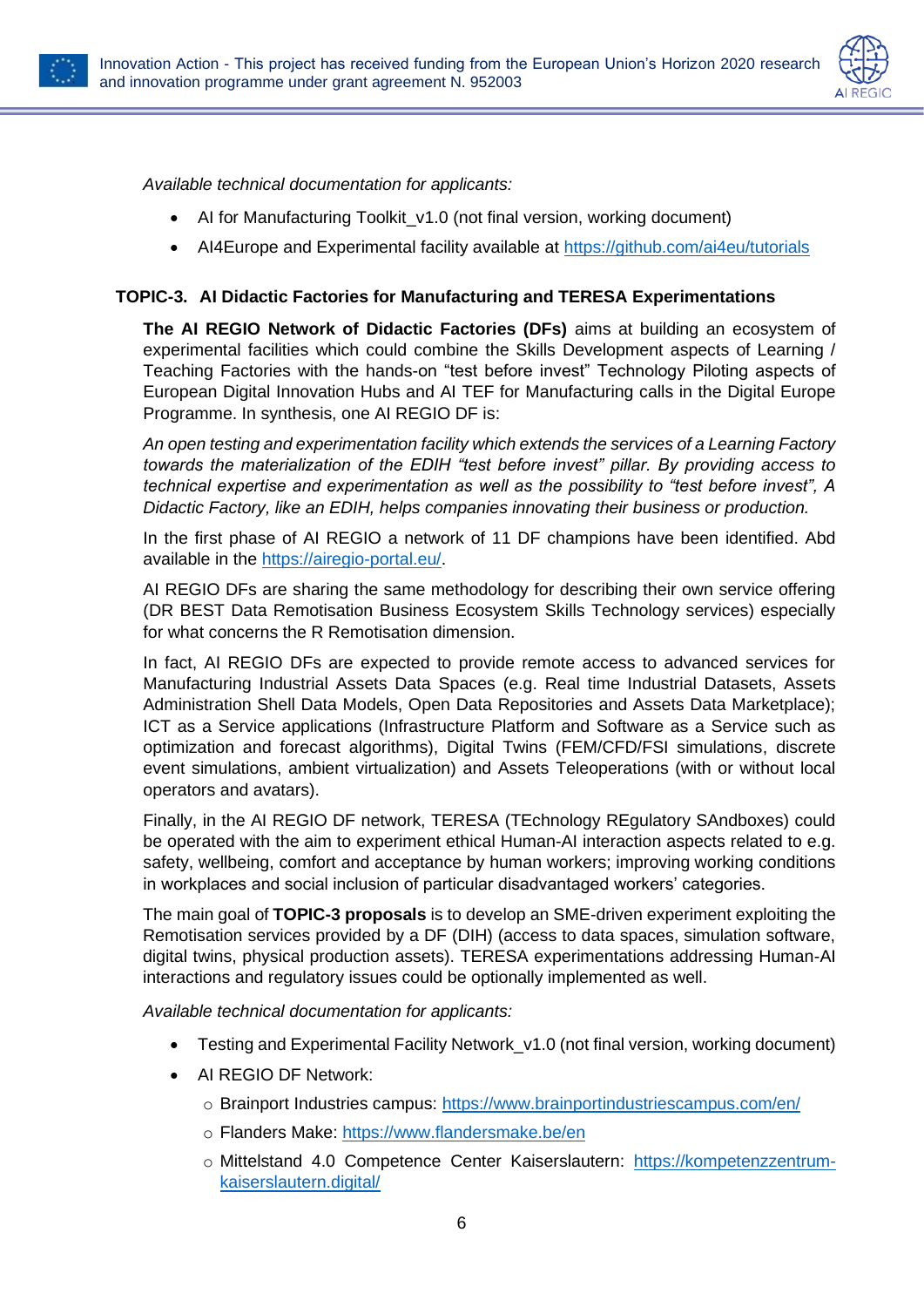



- o Vicomtech:<https://www.vicomtech.org/en/>
- o Radboud Industrial Sustainability:<https://www.ru.nl/english/>
- o JOiiNT Labt: [https://www.kilometrorosso.com/partner/joiint-lab-robotic](https://www.kilometrorosso.com/partner/joiint-lab-robotic-intelligence-league-bergamo/)[intelligence-league-bergamo/](https://www.kilometrorosso.com/partner/joiint-lab-robotic-intelligence-league-bergamo/)
- o Additive Technology Center:<http://www.atc-additive.com/>
- o I4.0 Lab:<https://www.industry40lab.org/>
- o Made Competence Center I4.0:<https://www.made-cc.eu/>
- o Liam Lab:<https://www.liamlab.it/>
- o Musp Lab:<https://www.musp.it/>
- o Lean Experience Factory Scarl: [https://www.leanexperiencefactory.it/en/lean](https://www.leanexperiencefactory.it/en/lean-experience-factory-4-0/)[experience-factory-4-0/](https://www.leanexperiencefactory.it/en/lean-experience-factory-4-0/)
- o Festo Didactic:<https://www.festo-didactic.com/int-en/>
- o Cognitive Robotics Laboratory: [https://eurecat.org/en/field-of-knowledge/robotics](https://eurecat.org/en/field-of-knowledge/robotics-automation/)[automation/](https://eurecat.org/en/field-of-knowledge/robotics-automation/)
- o Robolab Tampere:<https://www.tuni.fi/en/research/research-tampere-university>
- o IIlab: [https://www.inesctec.pt/en/laboratories/iilab-industry-and-innovation](https://www.inesctec.pt/en/laboratories/iilab-industry-and-innovation-lab#technologies)[lab#technologies](https://www.inesctec.pt/en/laboratories/iilab-industry-and-innovation-lab#technologies)
- o Innovalia Association Lab:<https://www.aicenter.eu/>

#### <span id="page-7-0"></span>3.2 Key dates

The key dates of the open call are as follows:

| <b>Activity</b>                 | <b>Dates</b>           |
|---------------------------------|------------------------|
| Call opening                    | 02/05/2022             |
| Call closing                    | 29/07/2022 - 12:00 CET |
| Assignation of evaluators       | 22/08/2022-12/09/2022  |
| Evaluation of proposals         | 19/09/2022-21/10/2022  |
| Communication of results        | 24/10/2022-26/10/2022  |
| <b>Sub-grant Agreements</b>     | 27/10/2022-18/11/2022  |
| <b>Execution of experiments</b> | 21/11/2022-14/07/2023  |

<span id="page-7-2"></span>*Table 1. Key dates for the AI-REGIO second open call*

### <span id="page-7-1"></span>3.3 Who can apply?

The AI-REGIO open call is addressed to **digital and/or manufacturing SMEs**, alone or associated in mini-consortia with Digital Innovation Hub (DIHs) and, eligible for Horizon 2020. Only one proposal will be accepted by each SME.

Therefore, two possibilities are considered: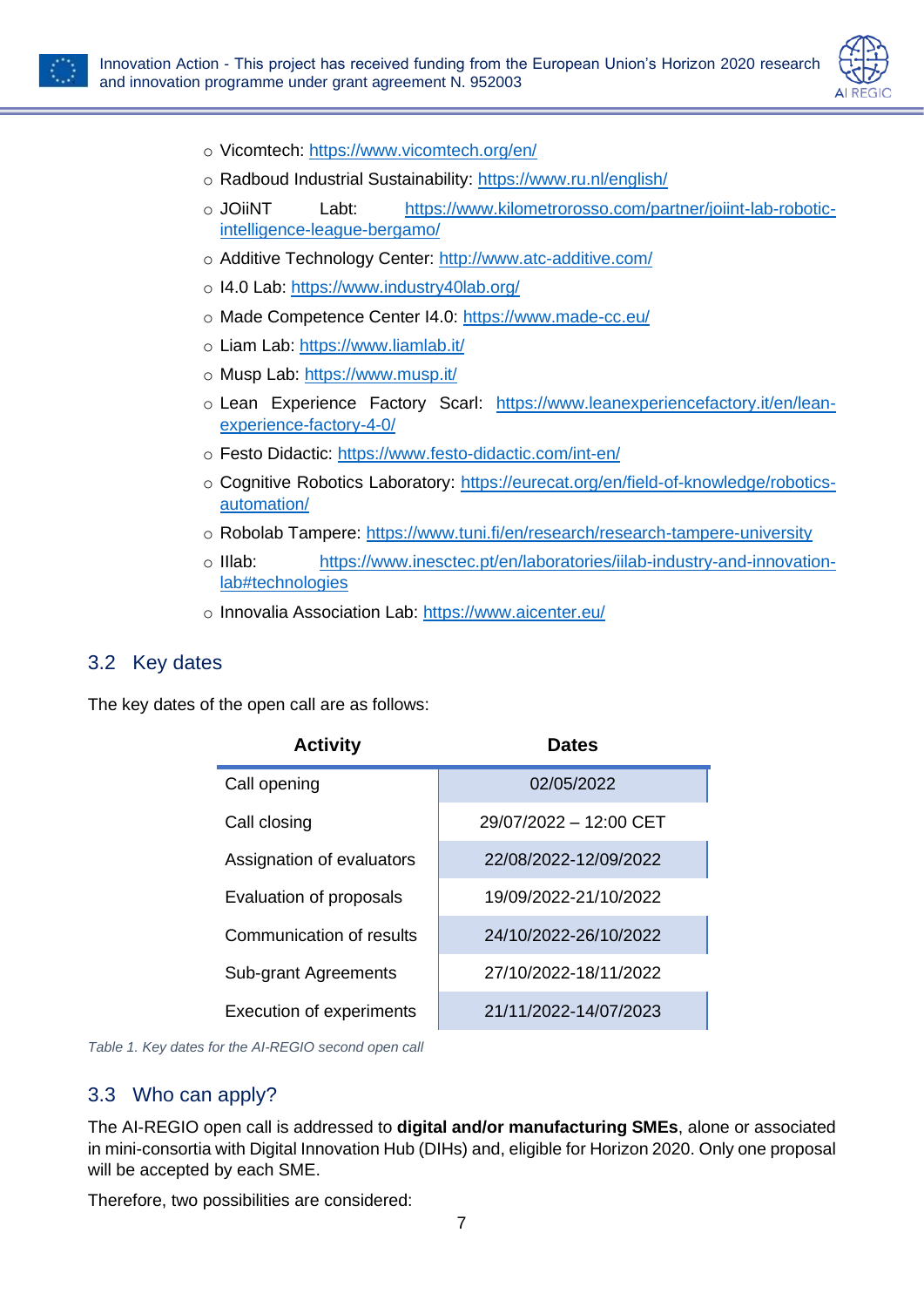



| TYPE A<br><b>INDIVIDUAL</b><br><b>PROPOSAL</b>             | Proposal presented by a single organisation; namely an<br>SME.                                                                                                                                                                    |
|------------------------------------------------------------|-----------------------------------------------------------------------------------------------------------------------------------------------------------------------------------------------------------------------------------|
| <b>TYPE B</b><br><b>MINI CONSORTIUM</b><br><b>PROPOSAL</b> | Proposal presented by Mini-consortia composed of:<br>• 1 manufacturing SME, as the leader of the consortium;<br>• 1 DIH, as reported in the DIH catalogue;<br>ICT solution provider or technological RTO (optional).<br>$\bullet$ |

Find bellow a formal definition of the eligible categories:

**SMEs:** digital and/or manufacturing SMEs, as defined in the European Commission recommendation 2003/361/ $EC^3$ , as published in the Official Journal of the European Union L 124, p. 36 of 20 May 2003.

"The category of micro, small and medium-sized enterprises (SMEs) is made up of enterprises which employ fewer than 250 persons and which have an annual turnover not exceeding EUR 50 million, and/or an annual balance sheet total not exceeding EUR 43 million." Extract of Article 2 of the annex to Recommendation 2003/361/EC.

**DIHs:** following the description by the European Commission website: "DIHs are one-stop shops that help companies become more competitive with regard to their business/production processes, products or services using digital technologies. DIHs provide access to technical expertise and experimentation, so that companies can "test before invest". They also provide innovation services, such as financing advice, training and skills development that are needed for a successful digital transformation"<sup>4</sup> . Participating DIHs in this open call **must be registered in the DIH catalogue** and should mention "manufacture" in one of their smart specialization categories.

**ICT solution provider/RTO:** An ICT solution provider, which can be either an SME or a large enterprise, or a technological RTO can be included in the mini-consortium.

### <span id="page-8-0"></span>3.4 Eligibility criteria

In order to be considered as eligible, applicants must comply with the following:

- All participants must be registered in a EU27 Member State or Horizon 2020 Associated Countries.
- Status of all organisations presenting the Proposal falls under the categories indicated in section *[Who can apply?](#page-7-1)*

Furthermore, the proposal must:

- Be submitted in English. Proposals submitted in any other language will be excluded.
- Be submitted within the stipulated deadline.
- Be completed and follow the template provided.

<sup>3</sup> Source: <https://eur-lex.europa.eu/legal-content/EN/TXT/?uri=CELEX:32003H0361>

<sup>4</sup> Source:<https://digital-strategy.ec.europa.eu/en/activities/edihs>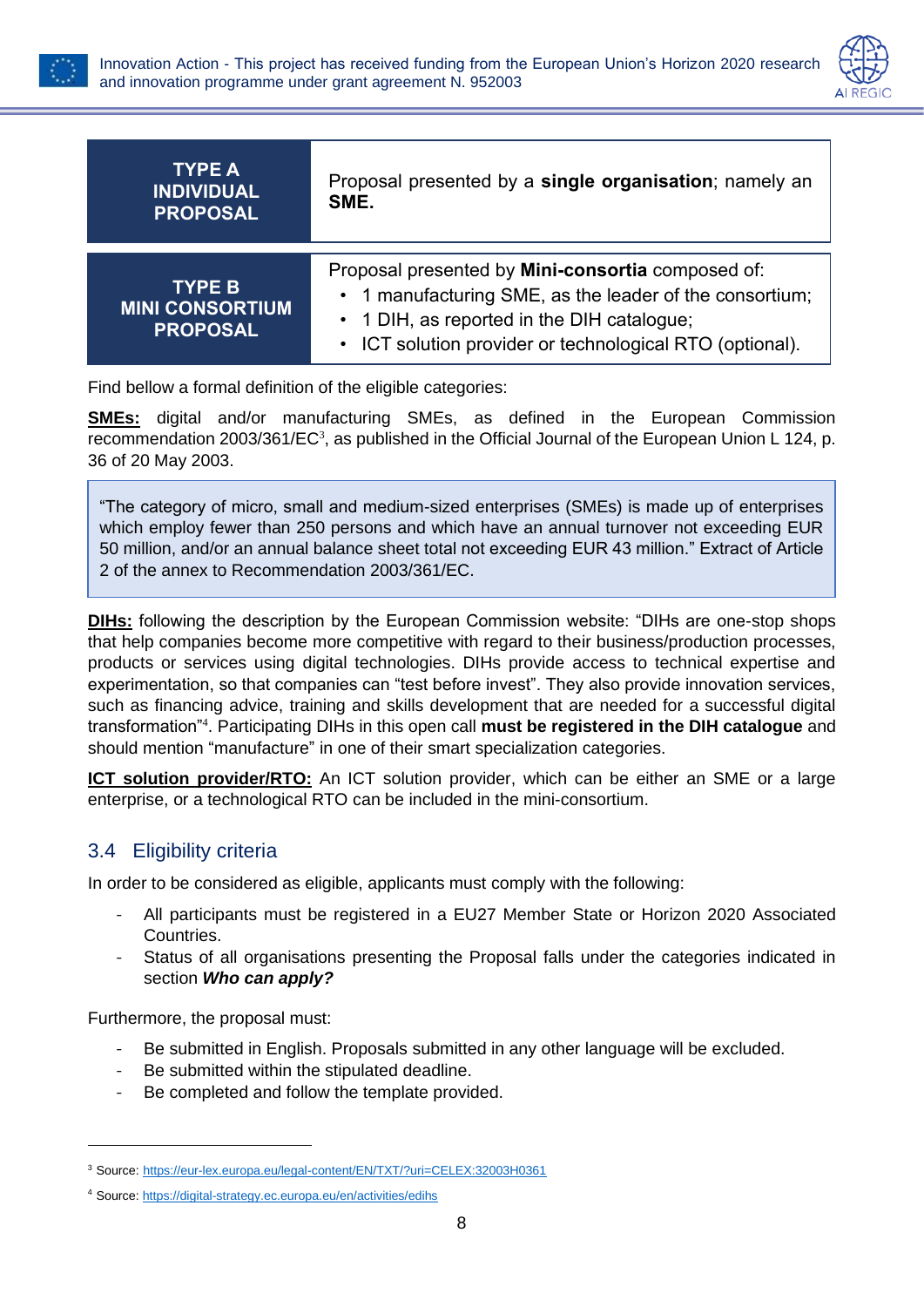



**Important remark:** All third parties have a maximum limit of EUR 100.000,00 to be received as Financial Support to Third Parties (FSTP) in Smart Anything Everywhere (SAE) and ICT innovation for Manufacturing SMEs (I4MS) initiatives. This rule applies to this Open Call.

## <span id="page-9-0"></span>4 AI REGIO experiments

This section presents the mandatory tasks to be carried out by the experiments, the deliverables, the expected timeline, the budget and the payment schedule. The expected duration of AI REGIO experiments is of 8 months.

### <span id="page-9-1"></span>4.1 Experiment tasks

Selected experiments will have to participate in various mandatory activities:

- **Kick-off meeting of the AI-REGIO selected experiments:** the selected experiments will participate in a kick-off meeting organised by AI-REGIO with the aim of presenting their experiment in terms of general overview, objectives, participants and expected outcomes.
- **Participation in 1 individual follow-up meeting with AI-REGIO monitoring team:** the monitoring team will control de execution of the experiments through the organisation of a follow-up meeting at month 4. This meeting will allow the assessment of the advancement made by each experiment and will enable to solve any problems that may appear during the first months of execution.
- **Preparation and delivery of the established deliverables (see section [4.2\)](#page-9-2):** the pilot experiments will have to develop a set of deliverables defined in section [4.2](#page-9-2) that will serve to assess the execution of the experiments and the outcomes achieved.
- **KPIs:** The pilot experiments will define a set of KPIs in order to monitor, and finally assess, their experiment.
- **Dissemination of the experiments:** the selected experiments will carry out dissemination and exploitation activities during and after the execution of the experiments.

### <span id="page-9-2"></span>4.2 Experiment deliverables

• **D1. Technical Specifications, Architecture and/or Data Pipelines**

This deliverable will detail the technical specifications of the pilot as well as the architecture and/or data pipelines. It will describe the system requirements, design decisions, components used in the experiments, as well as the architecture mapping and the phases of the experiment. This deliverable will also include the implementation of the proposed pipeline.

#### • **D2. Experiment implementation, Integration and Testing**

This deliverable will explain in detail the phases of implementation, integration and testing of the experiment. It will contain a timeline of the experiment as well as a detailed description of the activities performed during the experiment. This deliverable also considers the definition of the barriers and difficulties faced during the implementation, integration and testing stages and the respective contingency plan.

#### • **D3. Experimentation and Measurement of technical-business KPIs**

The pilot experiments will define a set of technical and business KPIs that the experiment is intended to address. These KPIs will reflect the outcomes of the pilot experiment solution and enable a deep analysis.

• **D4. Dissemination and exploitation + communication material**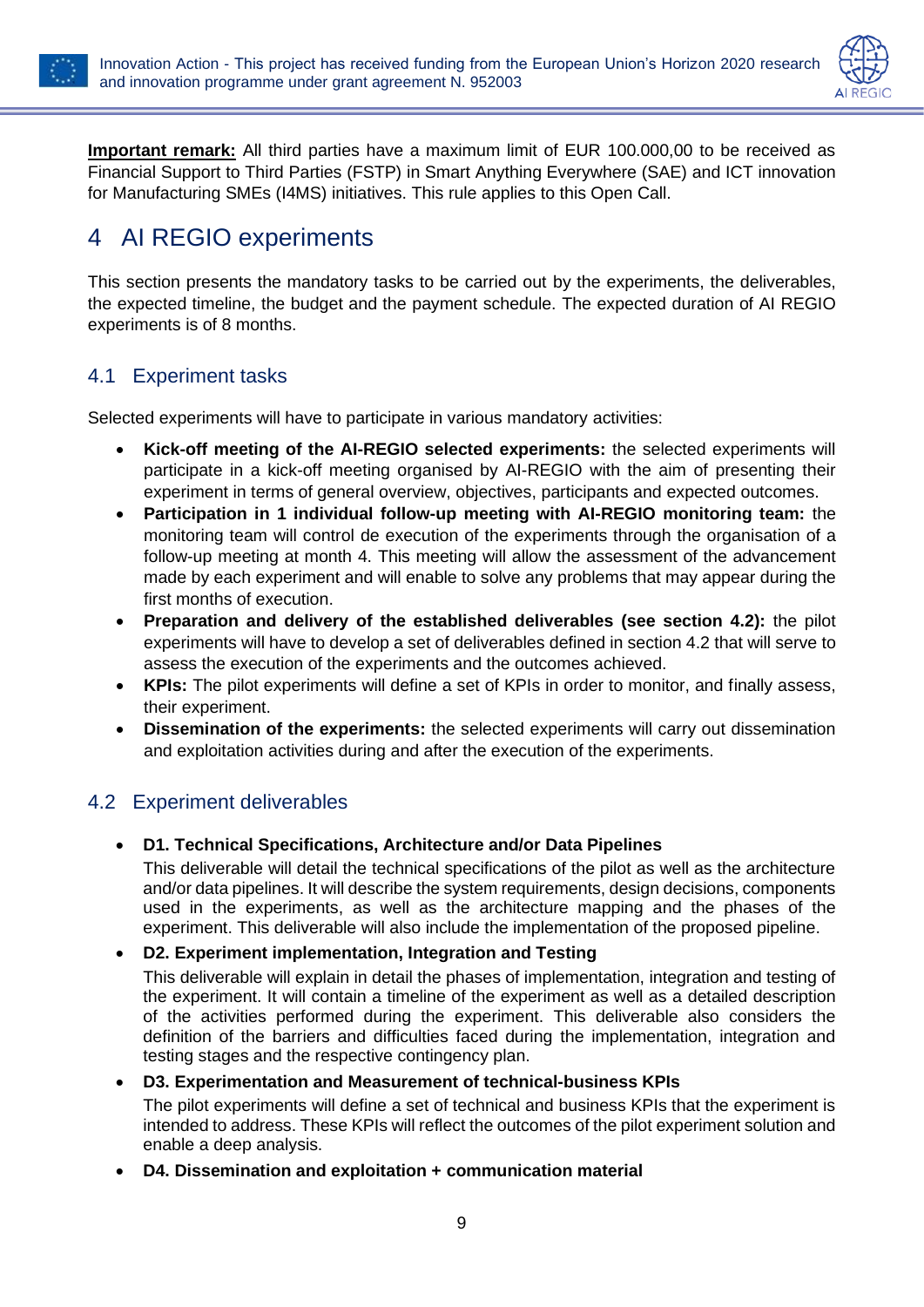



This deliverable will define the dissemination and exploitation actions carried out by the pilot experiment participants during the execution of the experiment, as well as the expected activities for the coming months. The impact generated by these dissemination activities will be also considered within this deliverable. Furthermore, the communication material used for these activities (such as posters, infographics, brochures, videos, etc.) will be also presented.

### <span id="page-10-0"></span>4.3 Experiment timeline

The experiment timeline will be the following:

|                     | M <sub>1</sub> | M <sub>2</sub> | M3 | M4                                                                                                                                            | M <sub>5</sub> | <b>M6</b> | M <sub>7</sub> | M8                                                                                                                                         |
|---------------------|----------------|----------------|----|-----------------------------------------------------------------------------------------------------------------------------------------------|----------------|-----------|----------------|--------------------------------------------------------------------------------------------------------------------------------------------|
| <b>Milestones</b>   | Kick-off       |                |    | Individual Monitoring Meeting                                                                                                                 |                |           |                |                                                                                                                                            |
| <b>Deliverables</b> |                |                |    | D1. Technical Specifications,<br>Architecture and/or Data<br><b>Pipelines</b><br>D2. Experiment<br>implementation, Integration<br>and Testing |                |           |                | D3. Experimentation<br>and Measurement of<br>Itechnical-business KPIs<br>D4. Dissemination and<br>exploitation +<br>communication material |

<span id="page-10-2"></span>*Table 2. Expected timeline of experiments*

The **follow-up meetings**, scheduled for month 4 of the experiment, will be organised in order to enable the project coordinators to monitor the progress and solve any issues occurred during the implementation of the pilot experiment.

### <span id="page-10-1"></span>4.4 Budget and financial support

This Open Call has a budget of EUR 1.300.000,00 to fund 17 experiments.

- 10 Type A experiments: The maximum amount of FSTP allowed per experiment is **up to EUR 60.000,00.**
- 7 Type B experiments: The maximum amount of FSTP allowed per experiment is **up to EUR 100.000,00.**

#### **Budget considerations:**

- **Funding rate:** the funding rate follows Horizon 2020 rules, the funding rate applicability for the selected SMEs or for-profit entities is 70% of eligible costs, while for non-profit organisations it is 100% of eligible costs. The consortium will define the requirements of the experiments in a way that will be feasible to carry out the work within the specified budget for the call.
- **Horizon 2020 SAE & I4MS Projects financial support amount limit:** please note that there is a limit of EUR 100.000,00 funding per SME through the FSTP mechanism for all the Horizon 2020 SAE & I4MS Projects.
- **Applicable only to Type B experiments:**

**Minimum financial support for the SMEs:** the minimum financial support for the SMEs must correspond to at least 50% of the total of the financial support requested per experiment. For instance, in the case of a requested amount of EUR 100.000,00, the minimum amount for the SME should be EUR 50.000,00.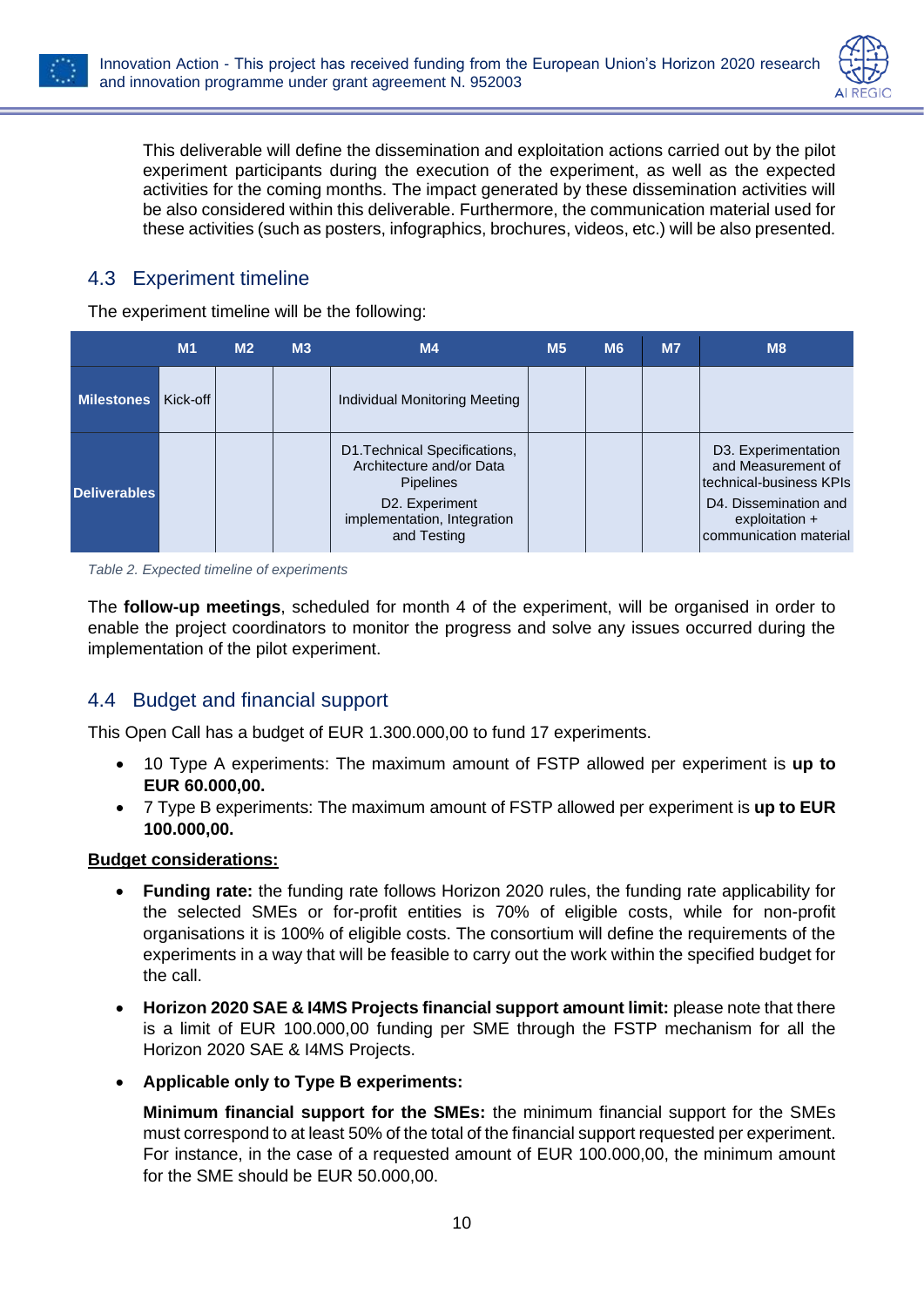



### <span id="page-11-0"></span>4.5 Structure of the budget

AI-REGIO second Open Call will follow the Lump Sum cost reporting system. Lump sum funding provides considerable simplification potential, as it removes all obligations on cost reporting and the need for timesheets, simplifying a big part of the administrative burden on beneficiaries.

Proposers have to include the presentation of the budget requested in the proposal. The costs are exclusively destined to the execution of the pilot experiment and the development of the deliverables defined under section [4.2](#page-9-2) [Experiment deliverables.](#page-9-2)

### <span id="page-11-1"></span>4.6 Payments

The payment for the experiments will be linked to the accomplishment and approval by AI REGIO consortium of the defined KPIs and deliverables. The payment of the requested funding will be made in three instalments:

| <b>Payment</b>               | <b>Description</b>                                                                                                                        | <b>Related deliverables</b>                                                                                                         |     |  |
|------------------------------|-------------------------------------------------------------------------------------------------------------------------------------------|-------------------------------------------------------------------------------------------------------------------------------------|-----|--|
| A pre-financing<br>payment   | At the signature of the sub-grant agreement.                                                                                              | Sub-grant agreement                                                                                                                 | 30% |  |
| An interim payment           | At the submission of the architecture and<br>implementation of the experiment.                                                            | D1. Technical Specifications, Architecture<br>and/or Data Pipelines<br>D2. Experiment implementation, Integration<br>and Testing    | 30% |  |
| A third and final<br>payment | At the end of the experiment, when the defined<br>KPIs and deliverables are accomplished and<br>approved by AI-REGIO responsible partner. | D3. Experimentation and Measurement of<br>technical-business KPIs<br>D4. Dissemination and exploitation +<br>communication material | 40% |  |

<span id="page-11-5"></span>*Table 3. Payment procedure*

## <span id="page-11-2"></span>4.7 What is in AI-REGIO for the consortium?

The selected consortia will benefit from:

- Financial support of **up to:**
	- o **EUR 60.000 per TYPE A experiment**
	- o **EUR 100.000 per TYPE B experiment**;
- Taking advantage of existing AI components and AI expertise for manufacturing already available in AI REGIO consortium;
- Extend and improve the AI REGIO catalogue of advanced AI components and tools;
- Participate in innovative experiments in the domain of AI for Manufacturing.

## <span id="page-11-3"></span>5 Experiment design, submission and evaluation

### <span id="page-11-4"></span>5.1 Overall process

Experiments will undergo the following stages: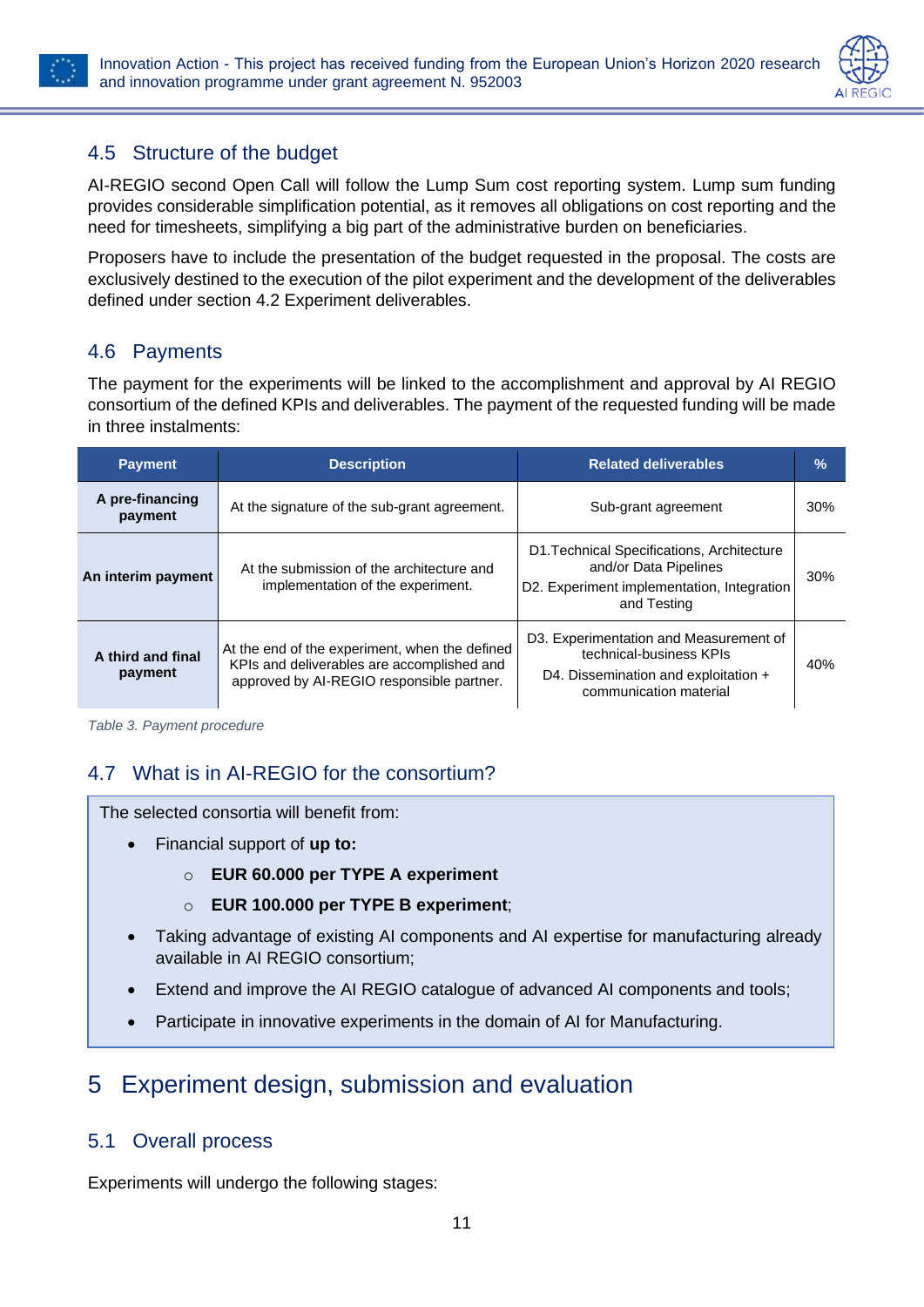





<span id="page-12-2"></span>*Figure 1. Open Call participation procedure*

The steps are briefly described in the sub-sections below.

### <span id="page-12-0"></span>5.2 Step 1: Experiment design

Applicants have to prepare a description of the project proposal, as well as a technical description with further details concerning the implementation of the project and the exploitation of results.

The proposal is submitted in a single stage through the Evaluation Management System (EMS) online platform: [https://airegio.ems-carsa.com/.](https://airegio.ems-carsa.com/) The template can be downloaded from the EMS platform. Applicants are asked to carefully read and follow the instructions provided in the Proposal template.

The Proposal template details what is expected from the applicants in each section. Please note that each section of the proposal corresponds to an evaluation criterion.

| The Proposal template includes the following sections: |
|--------------------------------------------------------|
|--------------------------------------------------------|

| <b>Section</b>              | <b>Sub-sections</b>                            |
|-----------------------------|------------------------------------------------|
| <b>Excellence</b> (3 pages) | 1.1 Objectives of the experiment               |
|                             | 1.2 Experiment overview                        |
|                             | 1.3 Scientific and Technological Excellence    |
| Impact (3 pages)<br>2)      | 2.1 Expected impact on the SME                 |
|                             | 2.2 Expected impact on the DIH (if applicable) |
|                             | 2.3 Dissemination and exploitation plan        |
|                             | 2.4 Cross-border activities                    |
| 3) Implementation (4 pages) | 3.1 Work Plan                                  |
|                             | 3.2 Budget of the experiment                   |
|                             | 3.3 Consortium presentation                    |

<span id="page-12-3"></span>*Table 4. Structure of the proposal*

Further detail on what is expected in each sub-section is indicated in the proposal template.

In addition to the Proposal template, applicants are welcome to support their proposal by providing the following annexes on the platform:

#### • **Additional documentation to support the Proposal experiment** (not mandatory)

### <span id="page-12-1"></span>5.3 Step 2: Submission of the proposal

The proposals are submitted digitally, by the SME, in a single-stage through the Evaluation Management System (EMS). Proposals prepared according to the instructions provided, shall be submitted electronically through the EMS platform. Applicants should follow the steps starting from the AI REGIO EMS website [\(https://airegio.ems-carsa.com/login\)](https://airegio.ems-carsa.com/login).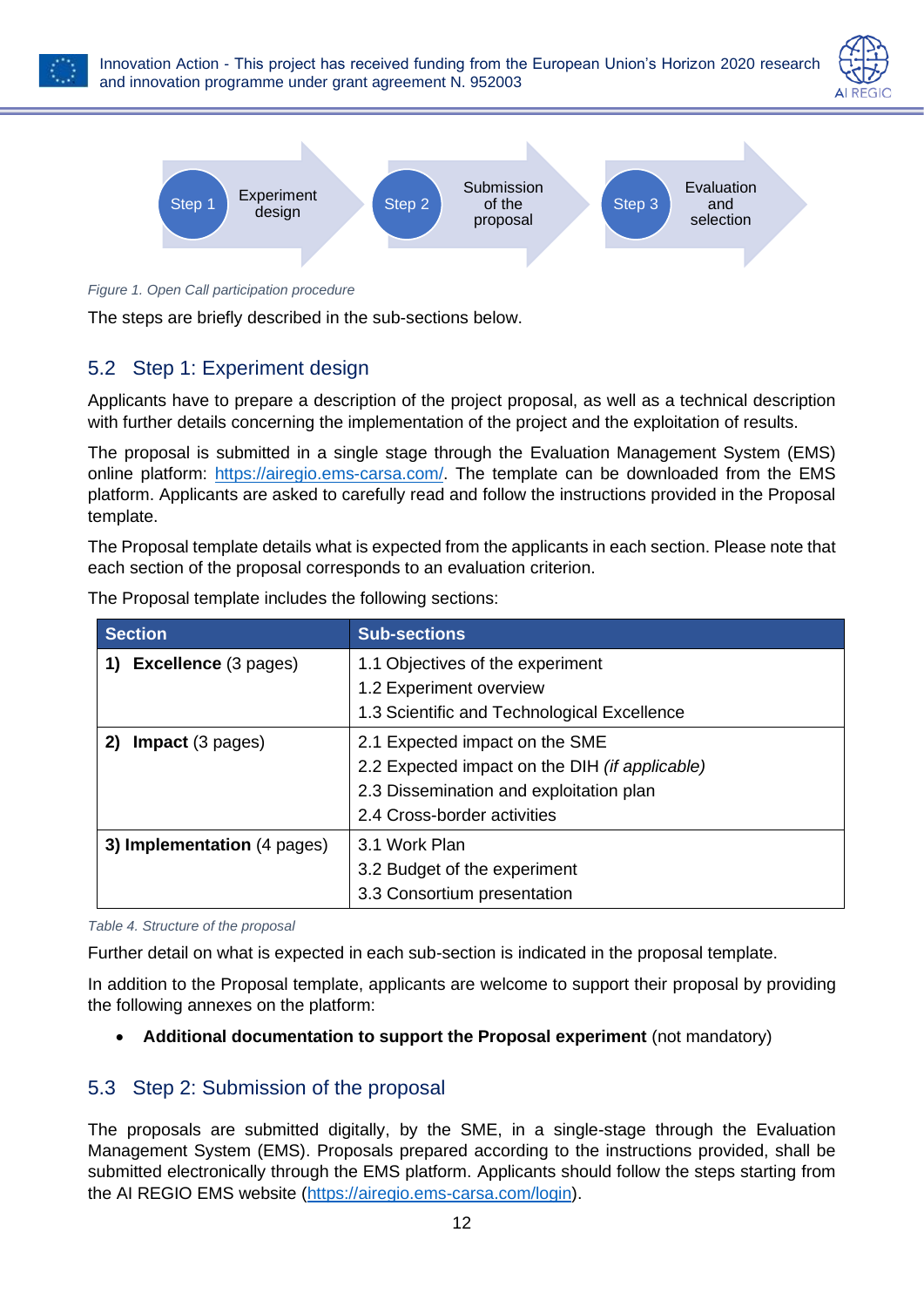





*Figure 2. Home page of EMS platform for AI REGIO Open Calls*

<span id="page-13-3"></span>Once the Proposal is completed, click "Submit". Applicants will have the chance to submit new versions of their proposal as many times as they wish before the call closure. Only the last version submitted before the deadline will be considered in the evaluation.

An acknowledgement of receipt will be sent out via email to all successfully submitted Proposals, as soon as possible after the closure of the call. However, this receipt will not be proof that the Proposal is eligible for evaluation.

### <span id="page-13-0"></span>5.4 Step 3: Evaluation and selection

The proposals received will go through the following evaluation process detailed below.

### <span id="page-13-1"></span>5.4.1 Eligibility check

All Proposals received go through the automatic eligibility check. The eligibility check ensures that the criteria presented in section [3.4](#page-8-0) are met. Criteria are the following:

- Based in an EU 27 Member State or Horizon 2020 associated countries.
- The Proposal must be submitted in English. Proposals submitted in any other language will be excluded.
- The Proposal must be submitted within the stipulated deadline.
- Complete the application following the template provided.
- Status of the organisation presenting the Proposal falls under the categories presented in section [3.3](#page-7-1) [Who can apply?](#page-7-1)

#### <span id="page-13-2"></span>5.4.2 Evaluation

The best proposals of innovative experiments in the domain of AI for Manufacturing complying with the following criteria will be awarded for financial support: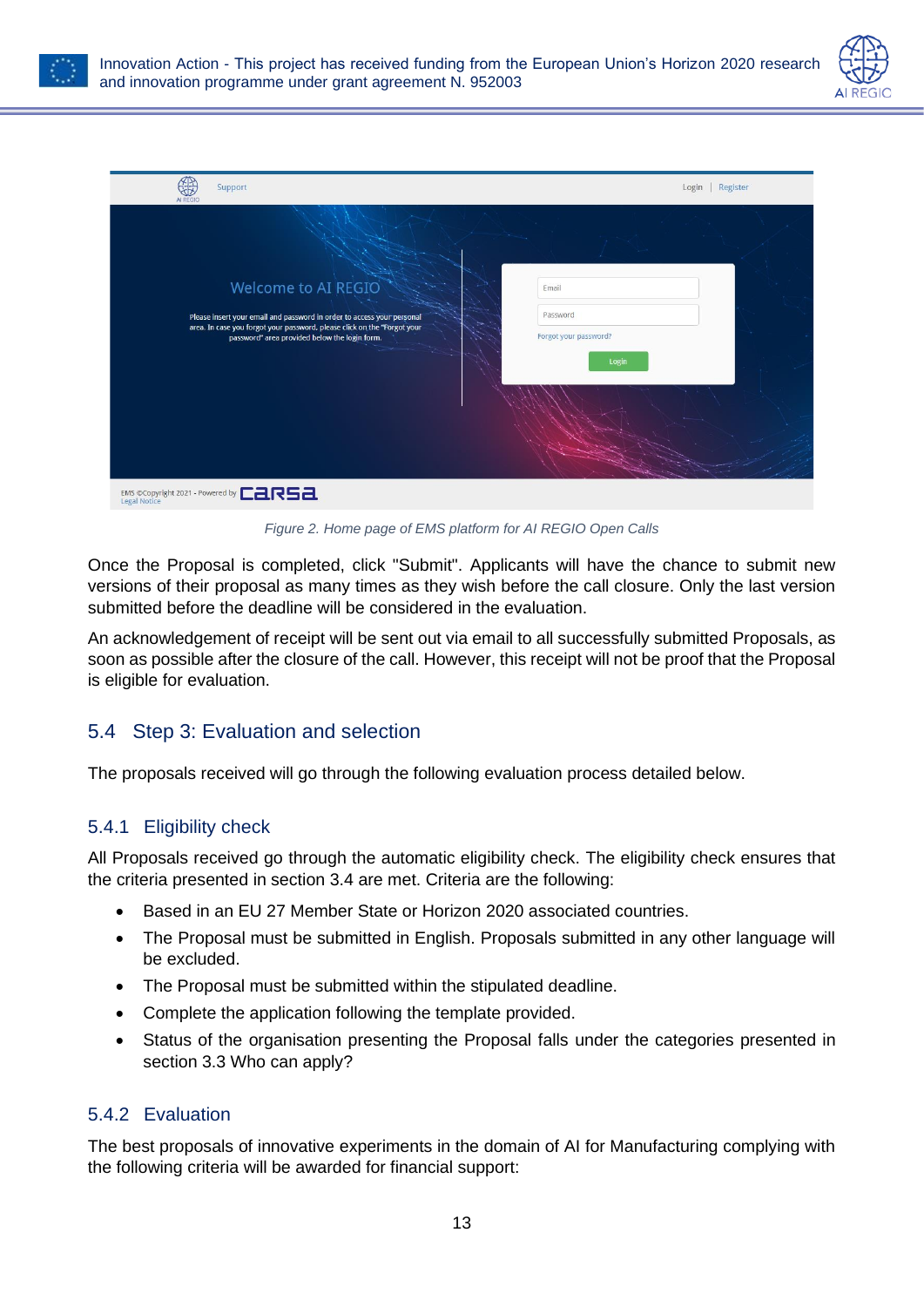<span id="page-14-1"></span>

- a) The relevance to AI REGIO's objectives and scope including complementarity to the project's technical areas of specialization and manufacturing domains of the AI REGIO Champions;
- b) Its impact to the AI sector needs, the development of AI in Europe, AI REGIO ecosystem, and AI REGIO's goals and objectives;
- c) The ability of the proposer to implement the experiments and/or integrate its new services, on the basis of the team and company profile, background infrastructures, experience, but also based on its proposed implementation plan.
- d) The ability of the proposed solutions to interface with the outside world (other data sources, external AI pipelines or Visualization tools) through open and standard APIs (e.g. gRPC<sup>5</sup>) to enable interoperability with the ever growing catalogue of AIREGIO AI solutions.

The following table presents the detailed description for each evaluation criteria.

| <b>Evaluation criteria</b> | <b>Description</b>                                                                                                                                                                                                   |
|----------------------------|----------------------------------------------------------------------------------------------------------------------------------------------------------------------------------------------------------------------|
| 1) Excellence              | Define clear objectives.<br>$\bullet$                                                                                                                                                                                |
|                            | Demonstrate alignment with AI-REGIO objectives.<br>$\bullet$                                                                                                                                                         |
|                            | Address the sectors and technologies of AI-REGIO open call.                                                                                                                                                          |
|                            | Develop a sound and ambitious experiment consisting on an end-to-end<br>solution, starting from connecting data sources, till "action handling"<br>(visualization, robot arm, etc.).                                 |
|                            | Provide a clear description of the challenge the experiment plans to<br>overcome.                                                                                                                                    |
|                            | Present a draft of the architecture based on the StreamPipes<br>$\bullet$<br>orchestration and further connections with the outside world (open-<br>source API based on existing standards like gRPC <sup>5</sup> ). |
|                            | Demonstrate innovation capacity to improve the current processes,<br>products or services.                                                                                                                           |
| 2) Impact                  | Contribute to increase the digitalisation level of the SME.<br>٠                                                                                                                                                     |
|                            | Demonstrate clear technological, economic and commercial impacts.                                                                                                                                                    |
|                            | Set clear and realistic KPIs.<br>$\bullet$                                                                                                                                                                           |
|                            | Contribute to the goals of the DIH (only for TYPE B experiments).<br>$\bullet$                                                                                                                                       |
|                            | Develop an appropriate dissemination and exploitation plan.                                                                                                                                                          |
| 3) Implementation          | Develop a coherent and clear work plan.<br>$\bullet$                                                                                                                                                                 |
|                            | Have the required capacity to carry out the experiment (budget).<br>$\bullet$                                                                                                                                        |
|                            | Demonstrate capacity to carry out the experiment (personnel,<br>infrastructure, etc.).                                                                                                                               |
|                            | Demonstrate the appropriateness of the participants.                                                                                                                                                                 |

#### <span id="page-14-0"></span>*Table 5. Evaluation criteria*

Each proposal will be evaluated by two evaluators against the criteria outlined above. Each evaluator will record his/her individual opinion on each proposal using the evaluation form. They will then communicate in order to reach consensus on the quality of each proposal. The result of that agreement (comments and scores) will be reflected on the Evaluation Summary Report (ESR). Only proposals with scores above thresholds for each criterion, as indicated below, will be ranked for

<sup>5</sup> Source[: https://grpc.io/](https://grpc.io/)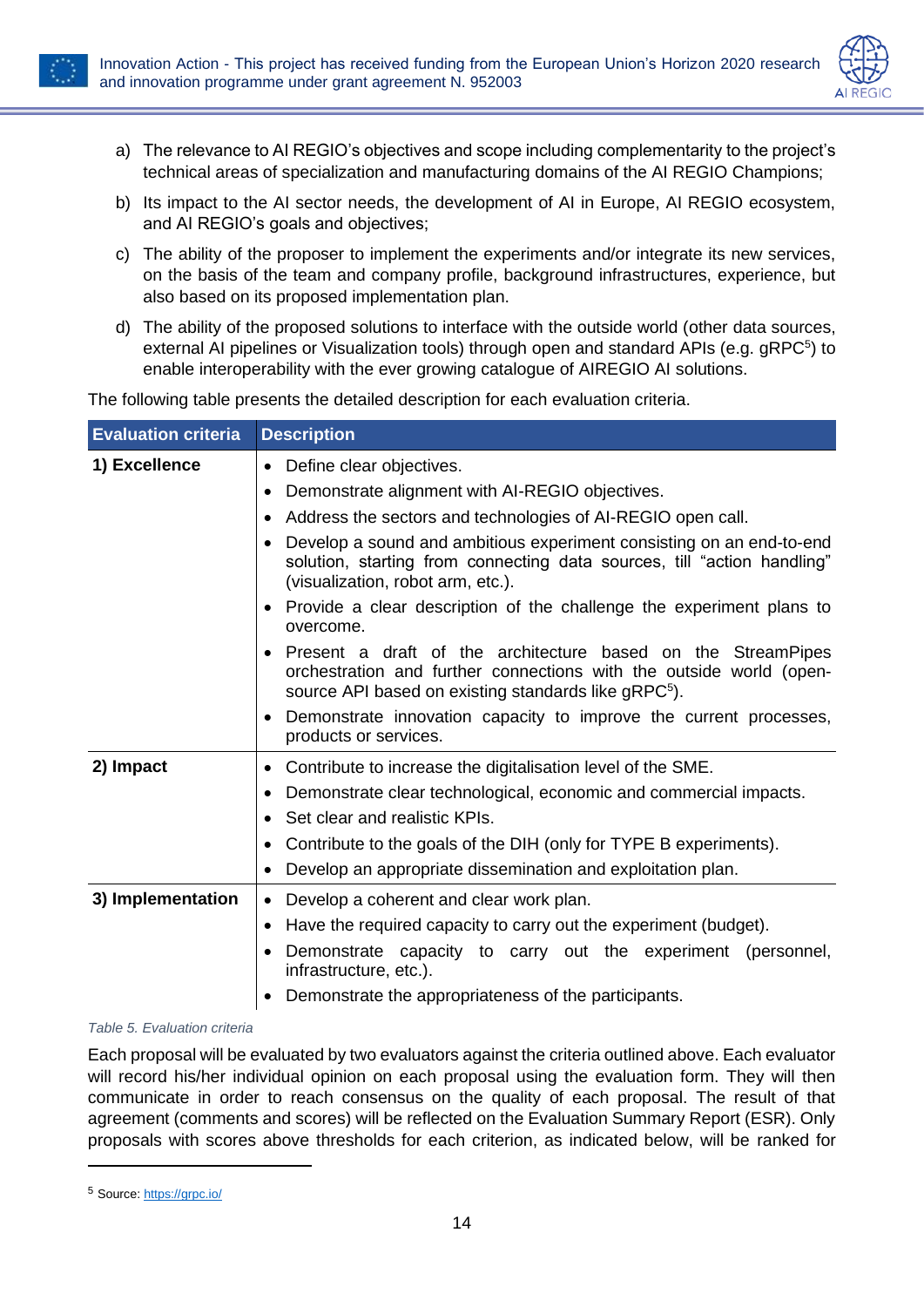



funding. Once ESRs of all proposals are completed, AI-REGIO partners will have a meeting in order to rank all the proposals and create a shortlist of maximum 17 proposals, which will finally be proposed to receive funding. The rest of the approved proposals will be included in a reserve list.

The evaluation will be carried out by experts who are completely independent from the applicants. These experts will be individuals with experience and knowledge in the fields of digital technologies and the implementation of digital strategies.

When preparing the ranking, if two or more proposals are tied with the same overall score, priority will be given as illustrated in table below. The thresholds and priorities given to each criterion are the following:

| <b>Criterion</b>      |   | Threshold Priority (in case of ex-aequo) |
|-----------------------|---|------------------------------------------|
| <b>Excellence</b>     |   |                                          |
| <b>Impact</b>         | 4 |                                          |
| <b>Implementation</b> |   |                                          |

<span id="page-15-1"></span>*Table 6. Criteria thresholds and priority*

The following table details the evaluation scores for each criterion:

| <b>Score</b> | <b>Description</b>                                                                                                                                             |
|--------------|----------------------------------------------------------------------------------------------------------------------------------------------------------------|
| 0. Fail      | The Proposal fully fails to address the criterion under examination or cannot be<br>judged due to missing or incomplete information.                           |
| 1. Poor      | The criterion is addressed in an inadequate manner, or there are serious inherent<br>weaknesses that will impede success.                                      |
| 2. Fair      | While the Proposal broadly addresses the criterion, there are significant<br>weaknesses that would hinder the project implementation.                          |
| 3. Good      | The Proposal addresses the criterion well, although improvements would be<br>necessary and various details are missing on implementation.                      |
| 4 Very Good  | The Proposal addresses the criterion very well, although certain improvements<br>are still possible and some particular details are missing on implementation. |
| 5. Excellent | The Proposal successfully addresses all relevant aspects of the criterion in<br>question. Any shortcomings are minor.                                          |

<span id="page-15-2"></span>*Table 7. Evaluation scores*

All activities proposed should respect fundamental ethical principles, including those reflected in the Charter of Fundamental Rights of the European Union. If any issues with these fundamental ethical principles are identified while the Proposal is being evaluated the initiative will take any measures deemed appropriate in order to deal with the situation.

#### <span id="page-15-0"></span>5.4.3 Evaluators

Each proposal will be **evaluated by two experts**, being **one expert external from the consortium partners**, against the evaluation criteria and each proposal will be given a score which will be used to select the experiments.

The names and CVs of the evaluators are communicated to the European Commission.

These evaluators will sign a declaration of confidentiality and a non-conflict declaration.